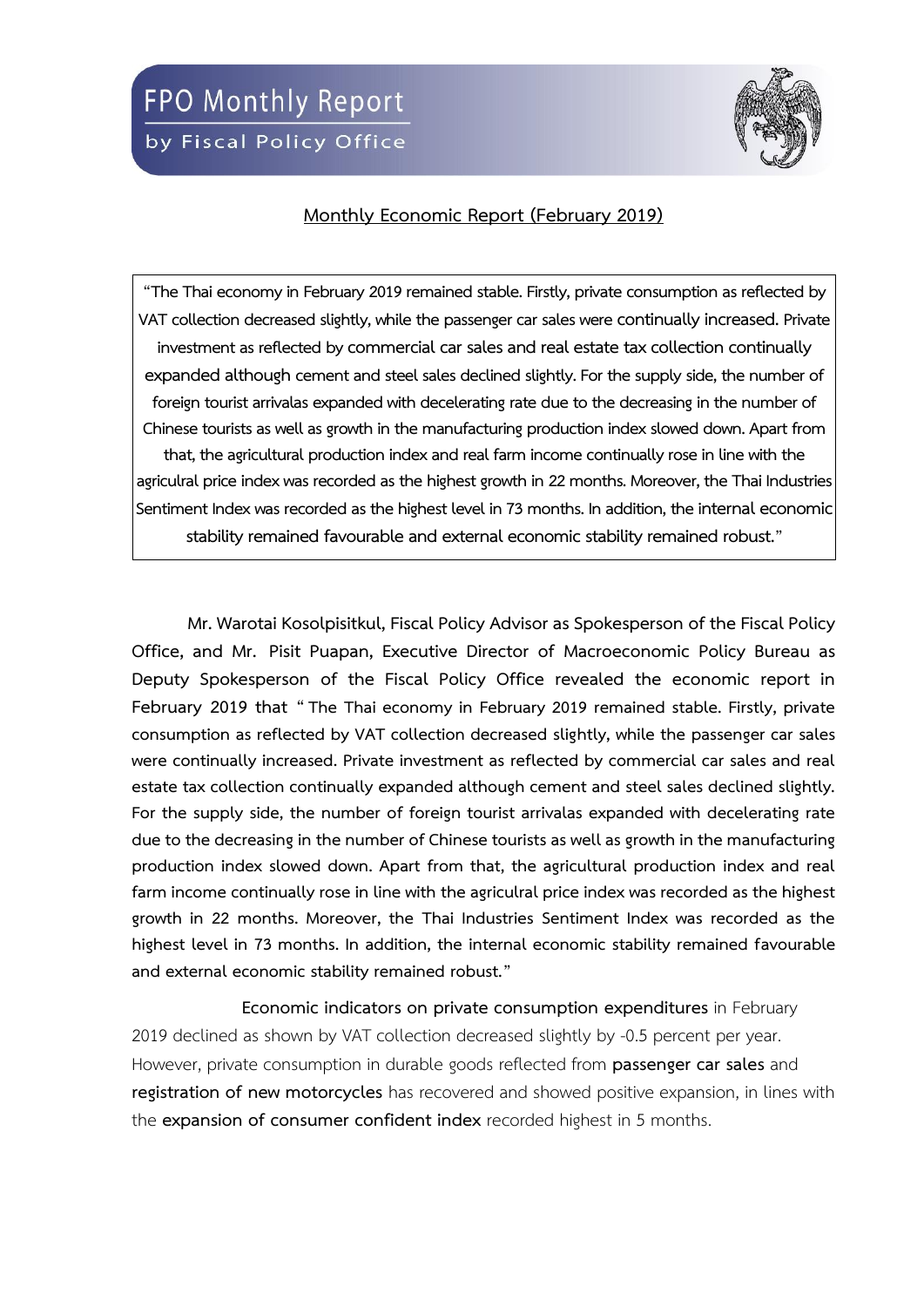| Private Consumption Indicators            | 2017  | 2018    | 2017           |         |                | 2018           |                | 2019           |         |          |            |
|-------------------------------------------|-------|---------|----------------|---------|----------------|----------------|----------------|----------------|---------|----------|------------|
|                                           |       |         | O <sub>3</sub> | Q4      | O <sub>1</sub> | O <sub>2</sub> | O <sub>3</sub> | O <sub>4</sub> | Jan     | Feb      | <b>YTD</b> |
| Real VAT collection (%YoY)                | 3.7%  | 5.6%    | 5.9%           | 4.6%    | 4.1%           | 6.0%           | 6.6%           | 5.8%           | 3.1%    | $-0.5%$  | 1.4%       |
| %gog SA / %mom SA                         |       |         | 1.6%           | 0.2%    | 1.2%           | 2.7%           | 2.3%           | $-0.4%$        | 3.0%    | $-2.0%$  |            |
| Import volume of consumption goods (%YoY) | 4.7%  | 8.3%    | 5.3%           | 10.0%   | 7.5%           | 11.5%          | 6.1%           | 8.2%           | 4.0%    | $-7.3%$  | $-1.3%$    |
| %gog SA / %mom SA                         |       |         | 2.3%           | 2.7%    | 1.2%           | 5.0%           | $-2.7%$        | $-3.3%$        | 6.6%    | $-10.6%$ |            |
| Passenger car sales (%YoY)                | 23.7% | 15.4%   | 11.2%          | 33.9%   | 12.1%          | 23.6%          | 21.2%          | 6.8%           | 17.4%   | 9.2%     | 13.0%      |
| %gog SA / %mom SA                         |       |         | 1.7%           | 11.5%   | 0.0%           | 8.8%           | $-0.1%$        | $-1.2%$        | 14.9%   | $-8.8%$  |            |
| Registration of new motorcycles (%YoY)    | 4.5%  | $-2.9%$ | 0.2%           | 6.5%    | $-1.7%$        | $-5.8%$        | $-3.7%$        | $-0.2%$        | $-3.1%$ | 0.4%     | $-1.4%$    |
| %qoq_SA / %mom_SA                         |       |         | $-2.9%$        | 2.0%    | $-4.3%$        | $-0.6%$        | $-0.5%$        | 5.4%           | $-4.6%$ | 0.7%     |            |
| Consumer confidence index (level)         | 64.0  | 67.8    | 62.4           | 65.2    | 66.7           | 67.5           | 69.6           | 67.4           | 67.7    | 69.0     | 68.4       |
| Farmers' real incomes (FPO) (%YoY)        | 4.1%  | 0.4%    | 2.4%           | $-8.6%$ | $-2.7%$        | 3.4%           | $-1.7%$        | 2.3%           | 5.2%    | 3.5%     | 4.4%       |

**Economic indicators on private investment** in February 2019 showed expanding sign especially in equipment and machinery sector reflected from **commercial car sales** increased by 9.0 percent per year. Moreover, **real estate tax collection** grew by 7.4 percent per year.

| Private Investment Indicators            |         |       | 2017           |                |                | 2018           |                | 2019           |         |          |            |
|------------------------------------------|---------|-------|----------------|----------------|----------------|----------------|----------------|----------------|---------|----------|------------|
|                                          | 2017    | 2018  | O <sub>3</sub> | O <sub>4</sub> | O <sub>1</sub> | O <sub>2</sub> | O <sub>3</sub> | O <sub>4</sub> | Jan     | Feb      | <b>YTD</b> |
| Machinery and equipment sector           |         |       |                |                |                |                |                |                |         |          |            |
| Import volume of capital goods (%YoY)    | 6.3%    | 3.5%  | 8.4%           | 6.2%           | 9.1%           | 5.6%           | $-0.9%$        | 0.7%           | $-3.7%$ | $-21.7%$ | $-12.7%$   |
| %gog SA / %mom SA                        |         |       | 3.3%           | $-0.6%$        | 3.9%           | $-0.8%$        | $-3.2%$        | 0.2%           | $-0.3%$ | $-12.3%$ |            |
| Commercial car sales (%YoY)              | 7.5%    | 22.2% | 12.8%          | 9.5%           | 13.0%          | 28.2%          | 22.8%          | 25.0%          | 17.3%   | 9.0%     | 12.9%      |
| %gog SA / %mom SA                        |         |       | 5.3%           | $-0.8%$        | 7.6%           | 14.0%          | 0.8%           | 1.3%           | 0.5%    | $-3.2%$  |            |
| Construction sector                      |         |       |                |                |                |                |                |                |         |          |            |
| Real estate tax collection (%YoY)        | $-0.9%$ | 13.7% | 12.3%          | 3.1%           | 14.8%          | 16.8%          | 14.9%          | 9.4%           | 15.2%   | 7.4%     | 11.2%      |
| %qoq_SA / %mom_SA                        |         |       | 6.2%           | $-2.0%$        | 7.0%           | 4.7%           | 4.8%           | $-6.7%$        | 9.8%    | $-4.3%$  |            |
| Cement sales (%YoY)                      | 1.3%    | 4.9%  | 3.5%           | 3.1%           | 1.6%           | 4.0%           | 8.8%           | 5.6%           | 5.5%    | $-3.0%$  | 1.3%       |
| %gog SA / %mom SA                        |         |       | 0.9%           | 2.8%           | 0.5%           | $-0.1%$        | 5.7%           | $-0.5%$        | 5.2%    | $-7.8%$  |            |
| Construction material price index (%YoY) | 1.9%    | 2.6%  | 3.0%           | 3.6%           | 2.8%           | 3.6%           | 3.2%           | 1.0%           | $-0.3%$ | $-0.1%$  | $-0.2%$    |

**For the fiscal sector, total government expenditure** in February 2019 was amounted at 200.2 billion baht and annual budgetary expenditure was disbursed at 182.1 billion baht as a result of current expenditure which was disbursed at 152.7 billion baht, capital expenditure which was disbursed at 29.4 billion baht, and carry-over budget which was disbursed at 18.1 billion baht**.**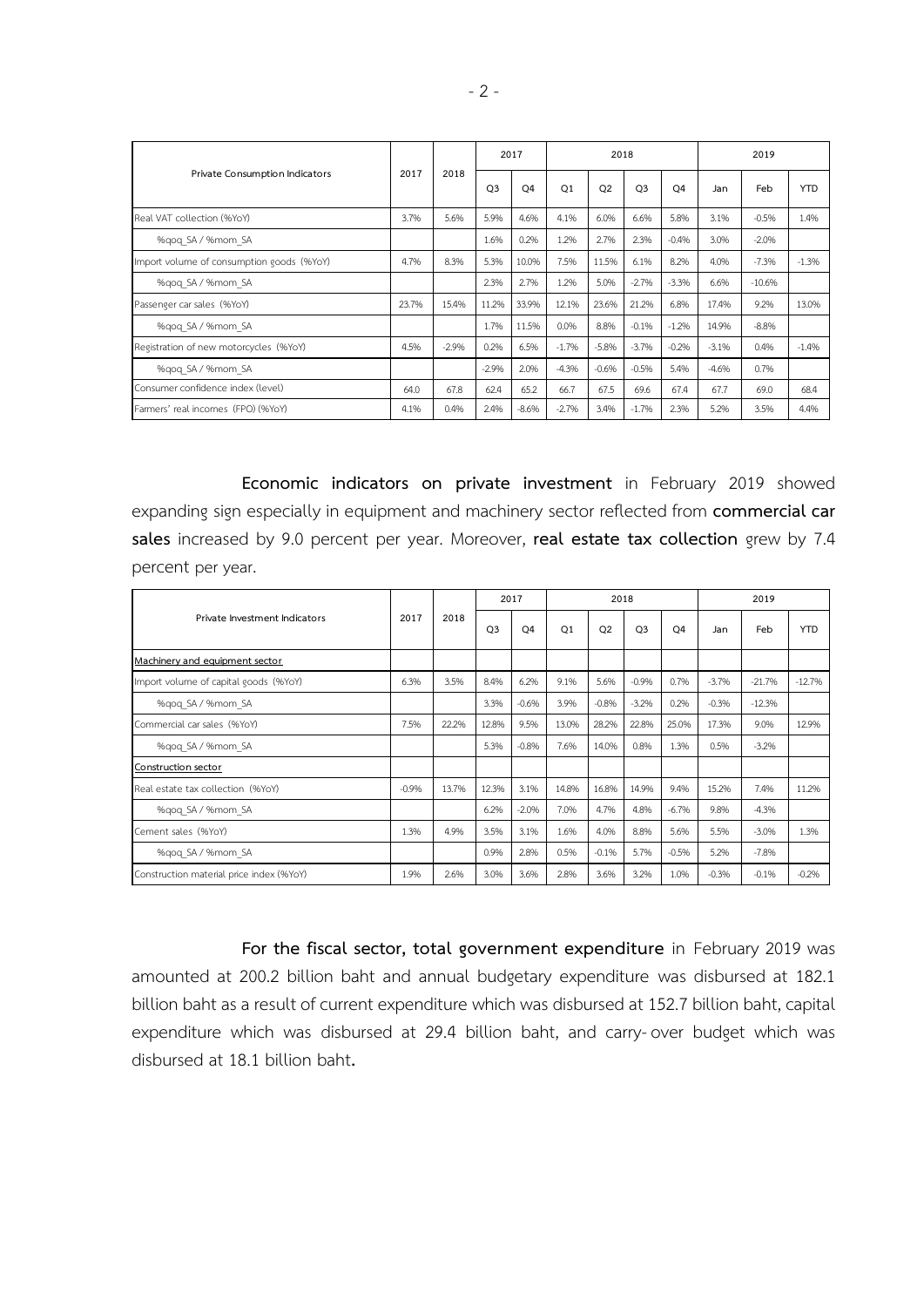| <b>Fiscal Sector Indicators</b> |         |         |               |               | FY2018                   |                          | FY2019        |       |       |             |  |  |
|---------------------------------|---------|---------|---------------|---------------|--------------------------|--------------------------|---------------|-------|-------|-------------|--|--|
| (Billion Baht)                  | FY2017  | FY2018  | Q1/<br>FY2018 | Q2/<br>FY2018 | Q <sub>3</sub><br>FY2018 | O <sub>4</sub><br>FY2018 | Q1/<br>FY2019 | Jan   | Feb   | <b>FYTD</b> |  |  |
| <b>Total Expenditure</b>        | 2,890.5 | 3,007.2 | 967.5         | 630.7         | 738.4                    | 670.6                    | 963.7         | 304.9 | 200.2 | 1,468.8     |  |  |
| (96YoY)                         | 3.0%    | 4.0%    | $-0.2%$       | $-0.9%$       | 13.3%                    | 5.9%                     | $-0.4%$       | 24.7% | 20.6% | 6.6%        |  |  |
| Annual Expenditure              | 2,686.6 | 2,792.1 | 897.8         | 572.8         | 695.6                    | 625.9                    | 893.0         | 286.5 | 182.1 | 1,361.5     |  |  |
| (96YoY)                         | 4.2%    | 3.9%    | 2.5%          | $-0.7%$       | 11.3%                    | 2.8%                     | $-0.5%$       | 26.3% | 23.8% | 7.1%        |  |  |
| Current Expenditure             | 2,305.8 | 2,411.8 | 810.6         | 479.2         | 603.7                    | 518.3                    | 817.7         | 256.4 | 152.7 | 1,226.8     |  |  |
| (96YoY)                         | 4.1%    | 4.6%    | 3.4%          | 0.3%          | 11.5%                    | 3.1%                     | 0.9%          | 28.0% | 28.3% | 8.6%        |  |  |
| Capital Expenditure             | 380.8   | 380.3   | 87.2          | 93.6          | 91.9                     | 107.6                    | 75.2          | 30.1  | 29.4  | 134.7       |  |  |
| (96YoY)                         | 4.4%    | $-0.1%$ | $-5.4%$       | $-5.2%$       | 10.0%                    | 1.3%                     | $-13.7%$      | 13.8% | 4.7%  | $-4.9%$     |  |  |
| Carry-over budget (last year)   | 204.0   | 215.1   | 69.7          | 57.9          | 42.8                     | 44.7                     | 70.8          | 18.4  | 18.1  | 107.3       |  |  |

**External demand** as reflected by export values in February 2019 was 21.55 billion USD showed positive expansion by 5.9 percent per year due to temporary impact from re-exporting military training equipment to the U.S.A.. Meanwhile, import values were 17.52 billion USD decreased by 10.0 percent per year. As a result, trade balance in February 2019 showed a surplus of 4.0 billion USD.

| Export          | Share  | 2017    | 2018    |                | 2017    |       | 2018     |                | 2019     |          |          |            |
|-----------------|--------|---------|---------|----------------|---------|-------|----------|----------------|----------|----------|----------|------------|
|                 |        |         |         | Q <sub>3</sub> | Q4      | Q1    | Q2       | Q <sub>3</sub> | Q4       | Jan      | Feb      | <b>YTD</b> |
| Total Export    | 100.0% | 9.9%    | 6.7%    | 12.3%          | 11.6%   | 11.7% | 10.9%    | 3.0%           | 2.0%     | $-5.6%$  | 5.9%     | 0.2%       |
| China           | 12.0%  | 24.0%   | 2.3%    | 22.0%          | 14.1%   | 2.6%  | 15.8%    | $-2.8%$        | $-4.6%$  | $-16.7%$ | $-1.5%$  | $-9.2%$    |
| U.S.A           | 11.1%  | 8.5%    | 5.4%    | 8.3%           | 10.7%   | 9.1%  | 6.7%     | 0.0%           | 6.7%     | 8.3%     | 97.3%    | 51.8%      |
| Japan           | 9.9%   | 7.7%    | 13.0%   | 10.4%          | 9.1%    | 24.7% | 11.3%    | 8.7%           | 8.4%     | 0.9%     | $-11.4%$ | $-5.8%$    |
| EU              | 9.0%   | 8.1%    | 5.0%    | 6.8%           | 11.3%   | 10.6% | 11.2%    | 2.5%           | $-3.7%$  | $-4.8%$  | $-12.2%$ | $-8.5%$    |
| Australia       | 5.1%   | 3.5%    | 2.9%    | 0.3%           | 17.4%   | 13.8% | 10.3%    | $-3.3%$        | $-7.2%$  | $-6.5%$  | $-12.7%$ | $-9.7%$    |
| Hong Kong       | 5.0%   | 7.2%    | 1.8%    | 7.7%           | 2.8%    | 1.4%  | 9.5%     | 2.7%           | $-6.2%$  | $-15.3%$ | $-12.0%$ | $-13.4%$   |
| Vietnam         | 5.1%   | 22.9%   | 11.8%   | 25.8%          | 17.7%   | 18.5% | 6.7%     | 13.1%          | 10.1%    | $-9.1%$  | 21.1%    | 4.5%       |
| Malaysia        | 4.6%   | 7.4%    | 12.4%   | 10.0%          | 16.5%   | 15.4% | 12.1%    | 19.3%          | 3.5%     | $-2.0%$  | $-0.2%$  | $-1.2%$    |
| Middle East     | 3.4%   | $-1.8%$ | $-5.0%$ | 5.0%           | 7.1%    | 10.8% | $-10.3%$ | $-5.4%$        | $-13.7%$ | $-8.3%$  | $-14.3%$ | $-11.5%$   |
| Indonesia       | 4.0%   | 8.2%    | 13.9%   | 2.6%           | 20.2%   | 20.1% | 9.7%     | 17.5%          | 8.7%     | $-5.3%$  | $-9.8%$  | $-7.6%$    |
| Singapore       | 3.7%   | 0.8%    | 13.6%   | $-0.1%$        | $-1.9%$ | 12.3% | $-7.6%$  | 24.9%          | 29.2%    | $-19.1%$ | 42.9%    | 8.4%       |
| Philippines     | 3.1%   | 8.6%    | 13.7%   | 8.6%           | 18.8%   | 14.0% | 23.2%    | 23.3%          | $-3.2%$  | $-5.7%$  | $-11.6%$ | $-8.6%$    |
| Africa          | 3.0%   | 10.9%   | 9.7%    | 19.7%          | 20.3%   | 20.7% | 20.1%    | 4.1%           | $-2.9%$  | $-4.5%$  | $-4.2%$  | $-4.3%$    |
| India           | 3.0%   | 25.7%   | 17.3%   | 27.4%          | 46.3%   | 31.7% | 27.3%    | 13.8%          | $-0.2%$  | 3.1%     | $-6.1%$  | $-1.7%$    |
| South Korea     | 1.9%   | 14.4%   | 4.9%    | 11.8%          | 0.7%    | 5.3%  | 11.1%    | 2.1%           | 0.8%     | 2.6%     | $-3.3%$  | $-0.5%$    |
| Taiwan          | 1.6%   | 19.0%   | $-1.3%$ | 24.9%          | 11.9%   | 11.4% | 1.5%     | $-11.2%$       | $-5.5%$  | $-15.5%$ | $-12.9%$ | $-14.2%$   |
| PS. ASEAN-9     | 27.1%  | 8.9%    | 14.7%   | 9.6%           | 11.2%   | 14.8% | 12.8%    | 22.3%          | 9.4%     | $-4.1%$  | 1.4%     | $-1.4%$    |
| PS. ASEAN-5     | 15.5%  | 6.1%    | 13.4%   | 5.2%           | 13.2%   | 15.7% | 8.2%     | 21.0%          | 9.0%     | $-7.4%$  | 2.8%     | $-2.5%$    |
| PS. Indochina-4 | 11.6%  | 12.9%   | 16.6%   | 16.3%          | 8.9%    | 13.6% | 19.8%    | 24.2%          | 9.9%     | 0.6%     | $-0.4%$  | 0.1%       |

Supply-side indicators in February 2019 was mainly driven by agricultural sector especially the agricultural production index and real farm income continually rose in line with the agriculral price index was recorded as the highest growth in 22 months. While the number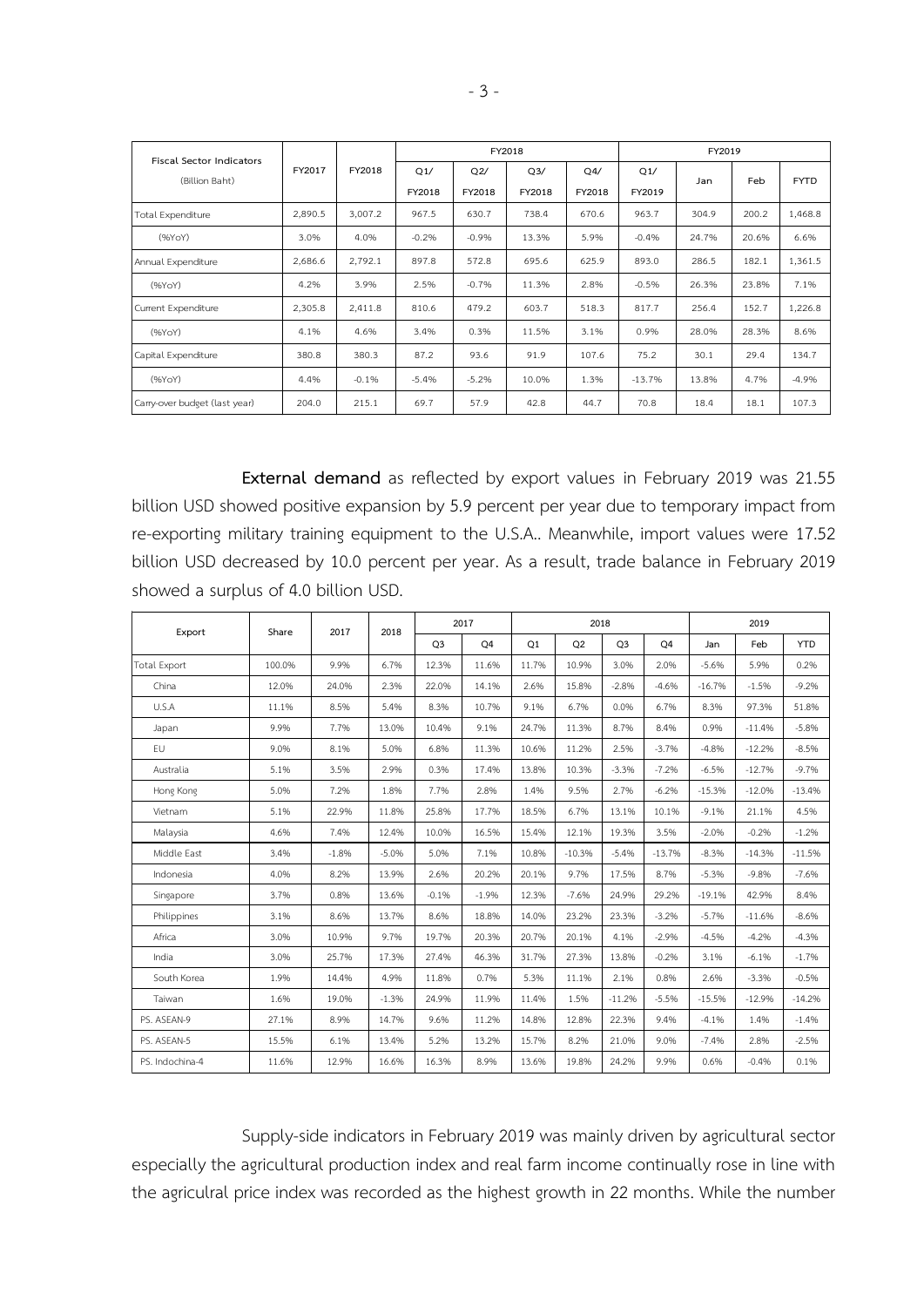of foreign tourists remained stable and industries sectors declined slightly reflected from manufacturing production index (MPI) decreased by -1.6 percent per year.

| Supply Side Indicators                         | 2017 | 2018 | 2017           |                |       | 2018           |                | 2019           |         |         |            |
|------------------------------------------------|------|------|----------------|----------------|-------|----------------|----------------|----------------|---------|---------|------------|
|                                                |      |      | Q <sub>3</sub> | Q <sub>4</sub> | Q1    | Q <sub>2</sub> | Q <sub>3</sub> | Q <sub>4</sub> | Jan     | Feb     | <b>YTD</b> |
| Agricultural Production Index (%YoY)           | 7.0% | 6.8% | 16.9%          | $-2.3%$        | 11.0% | 10.8%          | 2.7%           | 4.0%           | 5.2%    | 3.2%    | 4.2%       |
| Manufacturing Production Index (%YoY)          | 1.8% | 3.6% | 2.0%           | 3.9%           | 5.2%  | 4.5%           | 2.3%           | 2.5%           | 0.6%    | $-1.6%$ | 4.7%       |
| Thai Industries Sentiment Index (TISI) (level) | 86.3 | 91.6 | 85.2           | 87.3           | 90.5  | 90.3           | 92.4           | 93.2           | 93.8    | 95.6    | 94.7       |
| Number of Inbound Foreign Tourists (%YoY)      | 9.4% | 7.5% | 7.7%           | 20.2%          | 15.5% | 8.4%           | 1.9%           | 4.3%           | 4.9%    | 0.2%    | 2.5%       |
| %gog SA / %mom SA                              |      |      | 3.6%           | 1.0%           | 4.1%  | $-0.6%$        | $-2.5%$        | 3.9%           | $-1.4%$ | $-1.6%$ |            |

Internal economic stability remained favourable and external economic stability

remained robust.

|                                               |       | 2018  | 2017           |                |                | 2018           |                | 2019           |         |         |            |
|-----------------------------------------------|-------|-------|----------------|----------------|----------------|----------------|----------------|----------------|---------|---------|------------|
| Macroeconomic stability indicators            | 2017  |       | O <sub>3</sub> | O <sub>4</sub> | O <sub>1</sub> | O <sub>2</sub> | O <sub>3</sub> | O <sub>4</sub> | Jan     | Feb     | <b>YTD</b> |
| Internal Stability                            |       |       |                |                |                |                |                |                |         |         |            |
| Unemployment rate (%)                         | 1.2%  | 1.1%  | 1.2%           | 1.1%           | 1.3%           | 1.1%           | 1.0%           | 1.0%           | 1.0%    | 0.8%    | 0.9%       |
| Producer price index (%YoY)                   | 0.7%  | 0.4%  | $-0.5%$        | 0.0%           | $-1.5%$        | 0.6%           | 1.7%           | 0.7%           | $-1.1%$ | $-0.6%$ | $-0.8%$    |
| Headline inflation (%YoY)                     | 0.7%  | 1.1%  | 0.4%           | 0.9%           | 0.6%           | 1.3%           | 1.5%           | 0.8%           | 0.3%    | 0.7%    | 0.5%       |
| Core inflation (%YoY)                         | 0.6%  | 0.7%  | 0.5%           | 0.6%           | 0.6%           | 0.8%           | 0.8%           | 0.7%           | 0.7%    | 0.6%    | 0.6%       |
| Public debt (% of GDP)                        | 41.2% | 41.8% | 41.9%          | 41.2%          | 41.2%          | 41.0%          | 41.7%          | 41.8%          | 41.7%   | N/A     | N/A        |
| <b>External Stability</b>                     |       |       |                |                |                |                |                |                |         |         |            |
| Current Account Balance (Billion USD)         | 50.2  | 37.7  | 14.9           | 12.4           | 16.8           | 8.2            | 4.2            | 8.5            | 23      | N/A     | N/A        |
| International Reserves Position (Billion USD) | 202.6 | 205.6 | 199.3          | 202.6          | 215.6          | 206.8          | 204.5          | 205.6          | 209.9   | 212.5   | 212.5      |
| Net Forward (Billion USD)                     | 36.7  | 33.7  | 31.2           | 36.7           | 35.8           | 33.0           | 31.9           | 33.7           | 31.8    | 31.2    | 31.2       |